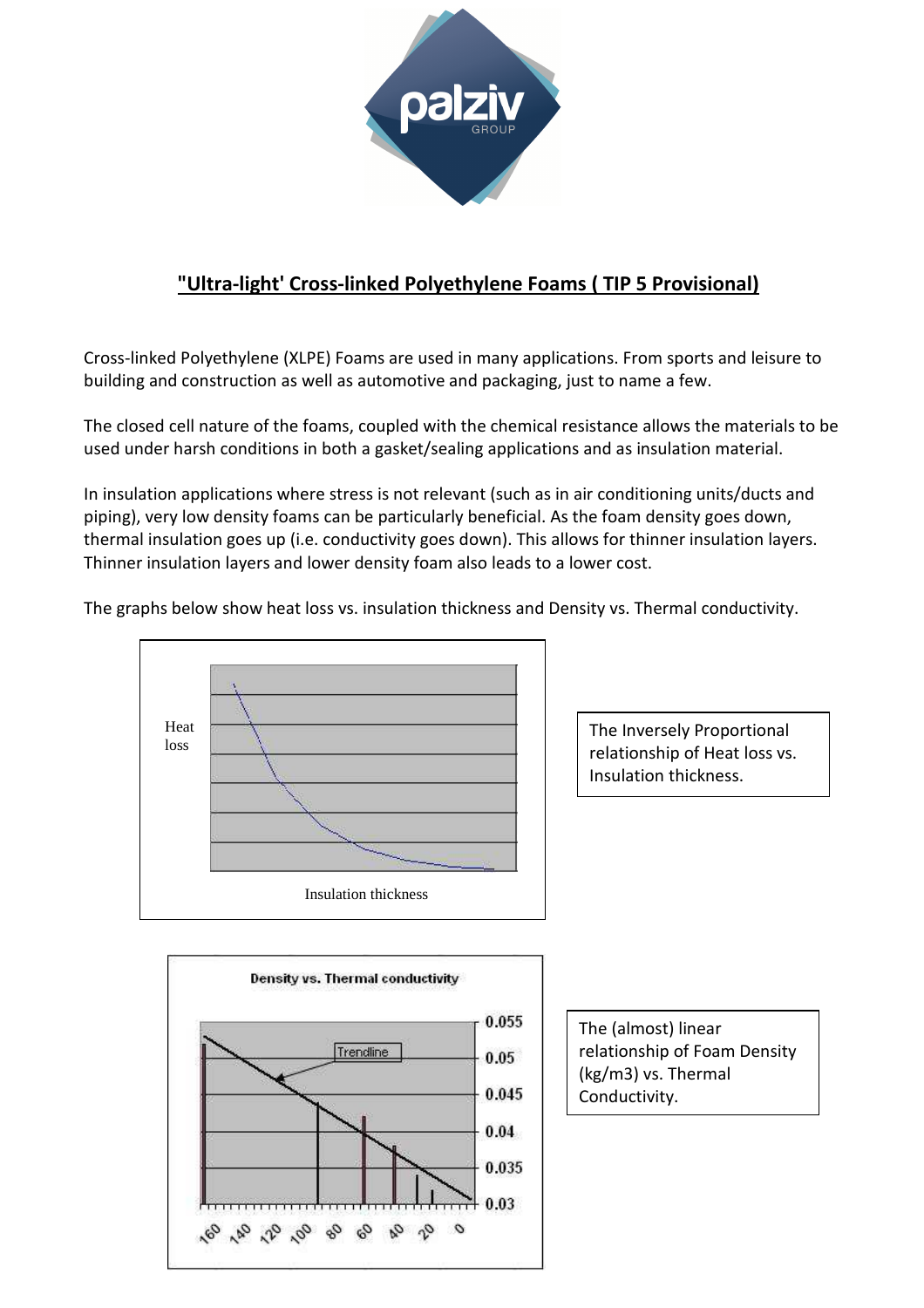

## **A New Development**

Up until recently, manufacturers of Cross-linked polyethylene foam( blown using a Chemical Blowing Agent) used in insulation applications, have not managed to make a stable, ultra low density foam (of 20kg/ $m^3$ /1.25PCF or less). Palziv's Galfoam Roll technology has allowed this situation to be remedied with a range of Ultra-light foams.

Not only will lower conductivity values now be available, but a lower cost and the ability to attain thinner insulation thicknesses.

Due to the extremely low density values, the lack of polymer material leads to quite weak foams. This in turn means that structural and heavy stress applications (such as underneath concrete floors) are not suitable for the Ultralight range. In non-stress thermal insulation situations (such as Air conditioning duct insulation or pipe insulation), this material is an excellent replacement for XLPE foams that have previously been used (of higher densities).

GA20 and GA16 General Purpose light foam (20 $kg/m^3$  and 16 $kg/m^3$ ) (1.25PCF and 1PCF)



Another interesting observation is with regards to the Fire Retardant performance of the Ultra-light materials. Due to the Ultra low density, the smaller amount of Polymer mass achieves low drip/self extinguishing/low smoke properties that can outperform more expensive, greater filled, higher density Fire Retardant foams. This allows the customer to benefit in almost every aspect.



GA18FRIZ "Deca- DBE-Free" Fire retardant foams for pipe and Air conditioning duct insulation (18kg/m<sup>3</sup>/1.1PCF) Classified as UL94 HF-1 and Class1 (Italy)